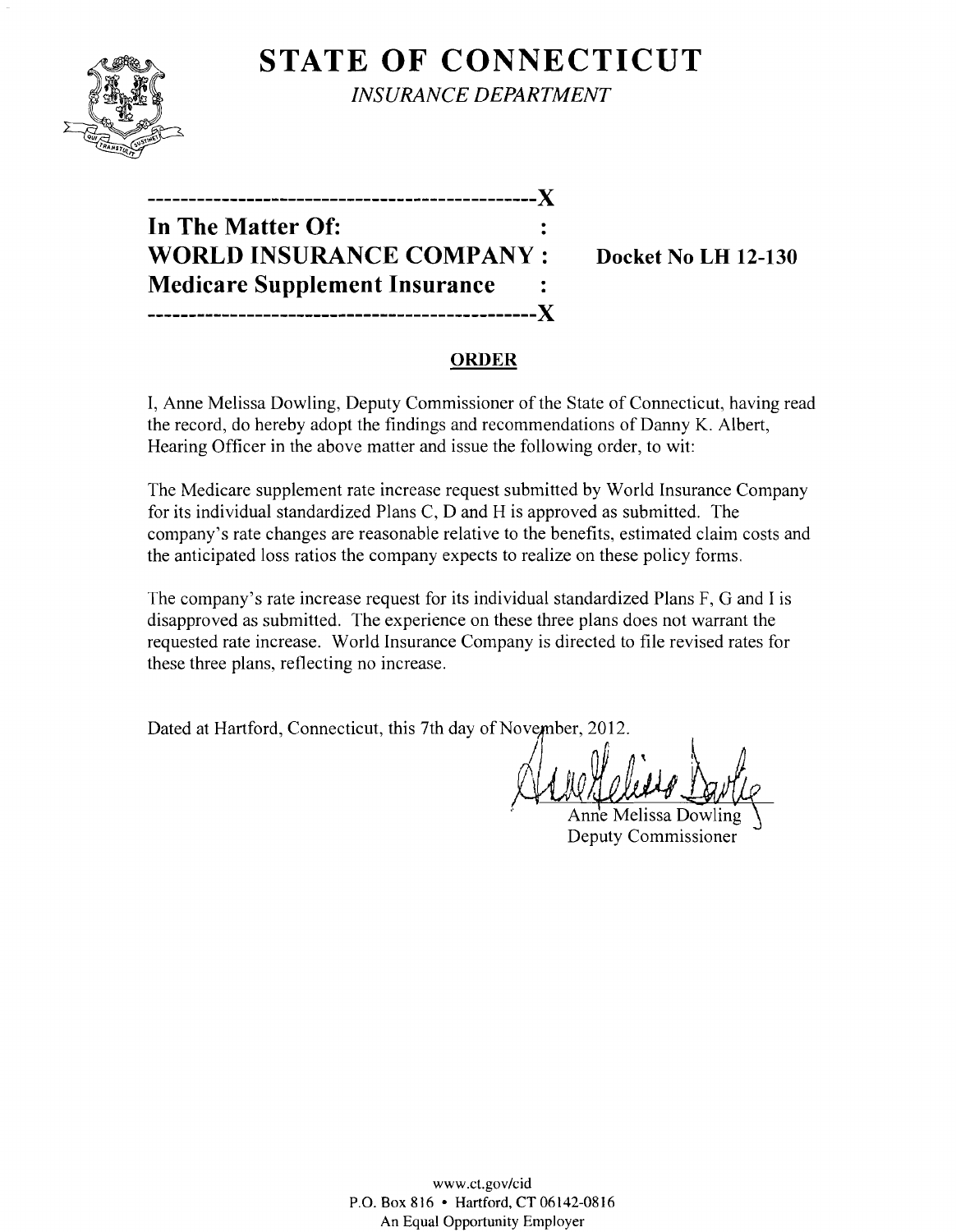# **STATE OF CONNECTICUT**



*INSURANCE DEPARTMENT* 

**In The Matter Of: WORLD INSURANCE COMPANY: Medicare Supplement Insurance -----------------------------------------------X** 

-----------------------------------X

**Docket No. LH 12-130** 

## **PROPOSED FINAL DECISION**

## 1. **INTRODUCTION**

The Insurance Commissioner of the State of Connecticut is empowered to review rates charged for individual and group Medicare supplement policies sold to any resident of this State who is eligible for Medicare. The source for this regulatory authority is contained in Chapter 700c and Section 38a-495a of the Connecticut General Statutes.

After due notice a hearing was held at the Insurance Department in Hartford on October 18, 2012 to consider whether or not the rate increase requested by World Insurance Company on its individual standardized supplement business should be approved.

No members from the general public attended the hearing.

No company representatives attended the hearing.

The hearing was conducted in accordance with the requirements of Section 38a-474, Connecticut General Statutes, the Uniform Administrative Procedures Act, Chapter 54 of the Connecticut General Statutes, and the Insurance Department Rules of Practice, Section 38a-8-1 et seq. of the Regulations of Connecticut State Agencies.

A Medicare supplement (or Medigap) policy is a private health insurance policy sold on an individual or group basis which provides benefits that are additional to the benefits provided by Medicare. For many years Medicare supplement policies have been highly regulated under both state and federal law to protect the interests of persons eligible for Medicare who depend on these policies to provide additional coverage for the costs of health care.

Effective December 1,2005, Connecticut amended its program of standardized Medicare supplement policies in accordance with Section 38a-495a of the Connecticut General Statutes, and Sections 38a-495a-1 through 38a-495a-21 of the Regulations of Connecticut Agencies. This program, which conforms to federal requirements, provides that all insurers offering Medicare supplement policies for sale in the state must offer the basic "core" package of benefits known as Plan A. Insurers may also offer anyone or more of eleven other plans (Plans B through L).

> www.cLgov/cid P.O. Box 816 • Hartford, CT 06142-0816 An Equal Opportunity Employer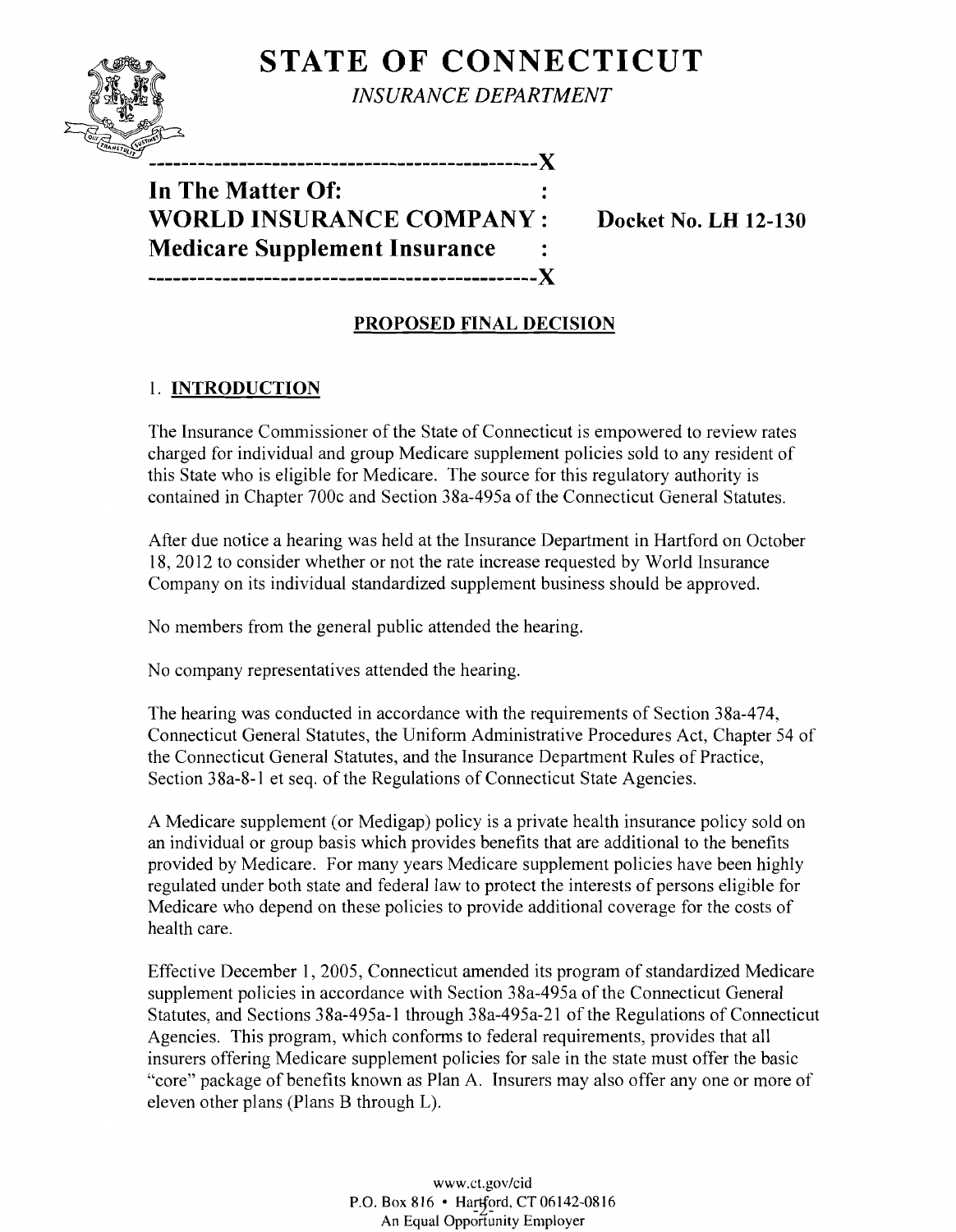Effective January 1,2006, in accordance with Section 38a-495c ofthe Connecticut General Statutes (as amended by Public Act 05-20) premiums for all Medicare supplement policies in the state must use community rating. Rates for Plans A through L must be computed without regard to age, gender, previous claims history or. the medical condition of any person covered by a Medicare supplement policy or certificate.

The statute provides that coverage under Plan A through L may not be denied on the basis of age, gender, previous claims history or the medical condition of any covered person. Insurers may exclude benefits for losses incurred within six months from the effective date of coverage based on a pre-existing condition.

Effective October 1, 1998, carriers that offer Plan B or Plan C must make these plans as well as Plan A, available to all persons eligible for Medicare by reason of disability.

Insurers must also make the necessary arrangements to receive notice of all claims paid by Medicare for their insureds so that supplemental benefits can be computed and paid without requiring insureds to file claim forms for such benefits. This process of direct notice and automatic claims payment is commonly referred to as "piggybacking" or "crossover".

Sections 38a-495 and 38a-522 of the Connecticut General Statutes, and Section 38a-495a-10 of the Regulations of Connecticut Agencies, state that individual and group Medicare supplement policies must have anticipated loss ratios of 65% and 75%, respectively. Under Sections 38a-495-7 and 38a-495a-10 of the Regulations of Connecticut Agencies, filings for rate increases must demonstrate that actual and expected losses in relation to premiums meet these standards, and anticipated loss ratios for the entire future period for which the requested premiums are calculated to provide coverage must be expected to equal or exceed the appropriate loss ratio standard.

Section 38a-473 of the Connecticut General Statutes provides that no insurer may incorporate in its rates for Medicare supplement policies factors for expenses that exceed 150% of the average expense ratio for that insurer's entire written premium for all lines of health insurance for the previous calendar year.

#### **II. FINDING OF FACT**

After reviewing the exhibits entered into the record of this proceeding, and utilizing the experience, technical competence and specialized knowledge of the Insurance Department, the undersigned makes the following findings of fact:

- 1. World Insurance has requested a 5.0% rate increase on its individual standardized Medicare supplement policy forms D-A05 (C, D, F, G, H and I).
- 2. As of August 31, 2012 there were 50 policies in-force in Connecticut and 518 nationwide.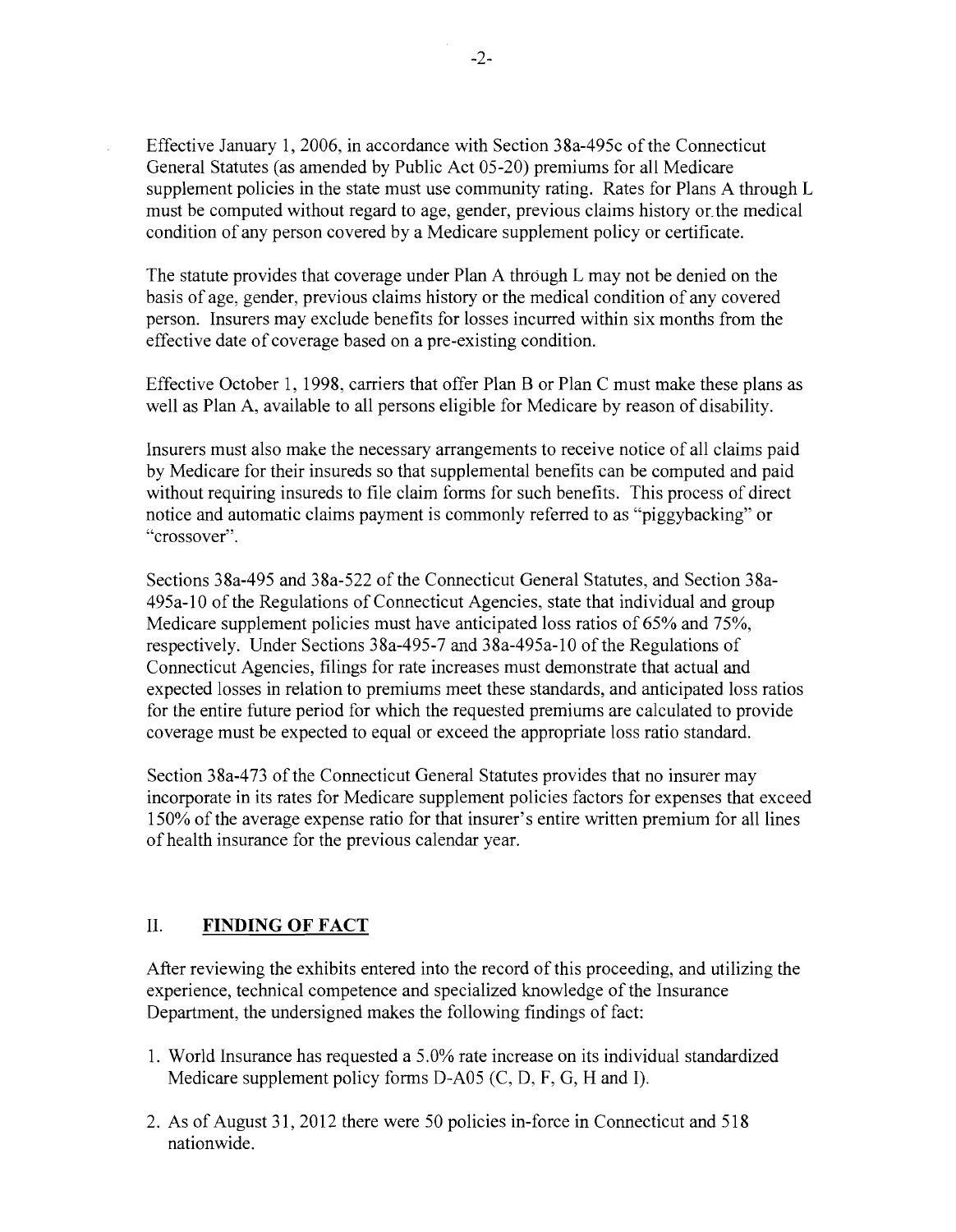- 3. The most recent rate increases approved on these plans was 5.0% in November 2011 for Plans C, D, G & H, 3.5% in December 2005 for Plan F and 4% in November 2009 for Plan 1.
- 8. The subject policies are no longer sold.
- 9. World Insurance certified that their expense factors are in compliance with section 38a-473, C.G.S.
- 6. World Insurance has conformed to subsection (e) of section 38a-495c, C.G.S. regarding the automatic claims processing requirement.
- 7. The proposed rates are designed to satisfy the Connecticut regulatory loss ratio of 65%.
- 10. The following are loss ratios in Connecticut for 2012 (through August) and inception-to-date:

| Plan  | 2012  | Inception |
|-------|-------|-----------|
| C     | 67.1% | 82.2%     |
| D     | 91.7% | 75.0%     |
| F     | 90.1% | 74.2%     |
| G     | 75.6% | 55.8%     |
| H     | 7.4%  | 85.0%     |
|       | n/a   | 68.4%     |
| Total | 83.6% | 77.1%     |

11. The following are loss ratios on a nationwide basis for 2012 (through August) and inception-to-date:

| Plan          | 2012    | Inception |
|---------------|---------|-----------|
| $\mathcal{C}$ | 41.9%   | 74.4%     |
| D             | 84.3%   | 77.7%     |
| F             | 60.7%   | 61.1%     |
| G             | 150.8%  | 68.0%     |
| H             | 7.4%    | 87.3%     |
|               | $0.0\%$ | 63.6%     |
| Total         | 57.3%   | 76.0%     |

- 10. Trend of 6% was used to project future claims for all plans.
- 12. World Insurance 2012 Medicare supplement rate filing proposed is in compliance with the requirements of regulation  $38a-474$  as it applies to the contents of the rate submission as well as the actuarial memorandum.

 $\sim$